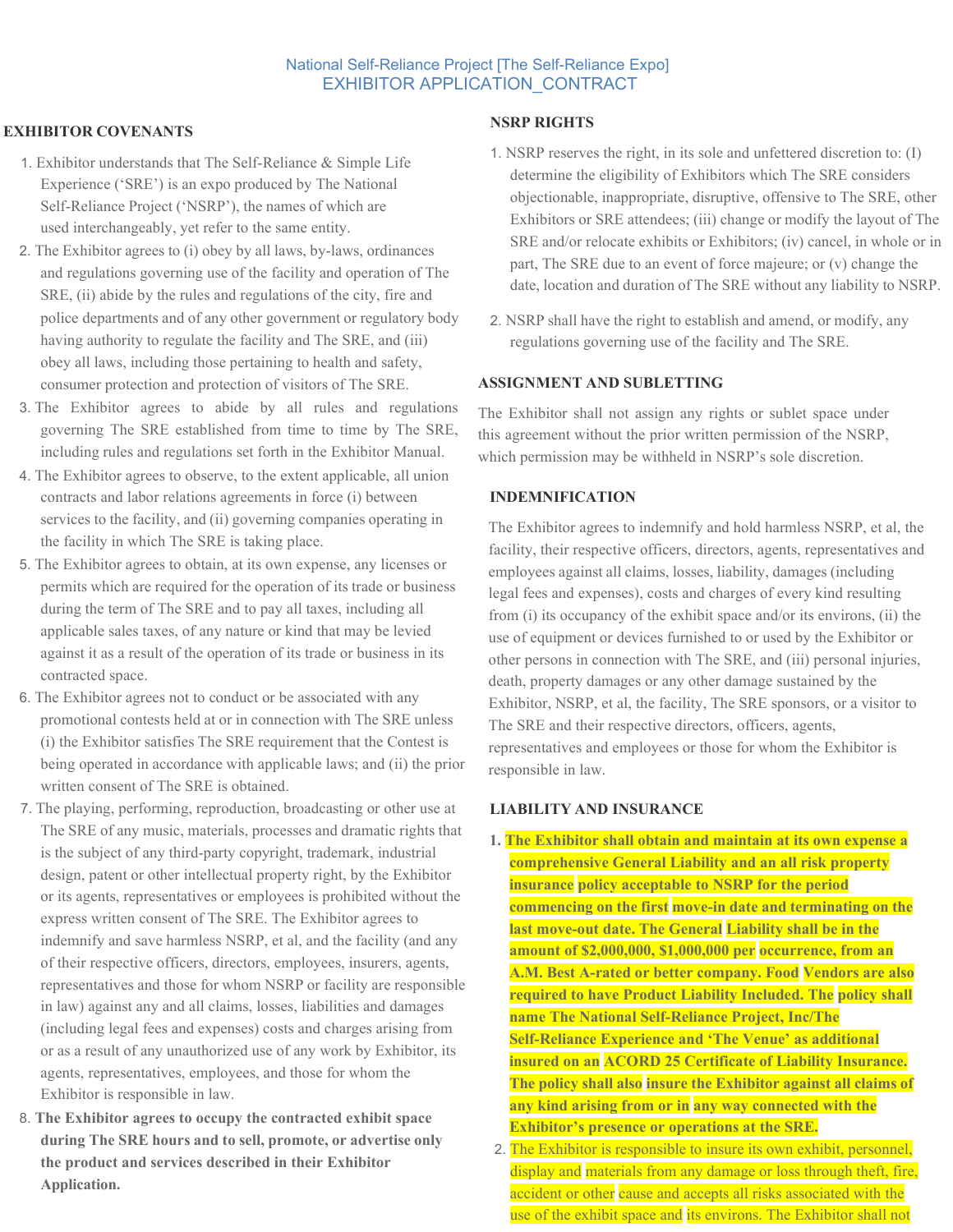

make any claim or demand or take any legal action, whatsoever, against NSRP, The SRE sponsors, or the facility in which The SRE is held, for any loss, damage or injury howsoever caused, to the Exhibitor, its officers, directors, agents, representatives, and employees or their respective property.

3. Neither NSRP, et al nor the facility will assume liability for loss or damage through any cause, of equipment, products, goods, exhibits or other materials owned, rented or leased by the Exhibitor.

# **BOOTH DISPLAY**

- 1. Booth construction and signage must be exhibited in accordance to the rules and regulations pertaining to the Exhibitor's booth type and as outlined in the Exhibitor Manual.
	- i. Signs in linear booths may not exceed the 8ft.
	- ii.Signs must be one sided, and not face into another exhibitor's booth.
	- iii. No handwritten signs allowed use professional signs only.
- 2. **The Exhibitor agrees that no display will be dismantled, or goods removed during the term of The SRE, but will remain intact until the end of the final closing hour on the last show day (unless otherwise agreed) or incur a fine of \$500.** The Exhibitor also agrees to remove its display and equipment from The SRE site by the final move-out day, and in the event of a failure to do so, or failure to return the allocated space to the same condition as the move-in date, the Exhibitor agrees to pay for any additional costs and expenses incurred by NSRP.

### **Exhibitor Covenants & Terms of Use (***continued***)**

#### **CANCELLATION AND TERMINATION (continued)**

**All deposits received by NSRP up to the date of notice of cancellation are non-refundable and non-transferable. In the the event that the Exhibitor (i) notifies NSRP less than ninety (90) days preceding the opening date of The SRE that it wishes to cancel this agreement; (ii) fails to make payments in accordance with the payment schedule set out herein; or (iii) except as otherwise permitted herein, fails to appear at The SRE, NSRP reserves the right to: (iv) cancel this license agreement without notice and all rights of the Exhibitor hereunder shall shall cease** 

**and terminate; (v) retain any payment made by the Exhibitor as liquidated damages (and not as a penalty) for breach of this agreement; (vi) re-rent the said space; and (vii) bring action against the Exhibitor for payment of the full cost of space originally licensed from NSRP.**

- **2. Refunds/Credits for Exhibitor Registration Fee shall be granted within 30 days of receipt of notice of cancellation, per the following schedule: Within 72 hours of registration-100% | 150+ days prior to SRE-100% | 120 days prior to SRE-50% | 90 days prior to SRE-25% | less than 90 days prior to SRE-0%.**
- 3. If the Exhibitor violates or breaches any other terms or conditions of this agreement, all payments made by the Exhibitor and all amounts due to NSRP shall be deemed earned by NSRP and all deposits received shall be non-refundable and non-transferable. In the event of any violation or breach of the terms and conditions of this agreement, NSRP shall have the right to immediately occupy the space of the violating and/or breaching Exhibitor and to utilize it in any manner NSRP deems appropriate, including, but not limited to, re-licensing its use to another Exhibitor. The Exhibitor shall not be entitled to any offset or mitigation of the amount due under this agreement as a result of the use of or payment for the space by another exhibitor in The SRE.
- 4. Each covenant by the Exhibitor contained herein is material and of the essence of this agreement and violation of any term or condition hereof by the Exhibitor shall be a default of the entire agreement entitling NSRP to immediately and without notice revoke the privileges granted to the Exhibitor and take possession of the space of the defaulting Exhibitor. Any such revocation of the license granted herein shall be without prejudice by NSRP to make any claim for damages or enforcement of the payment of any amounts due pursuant to the terms hereof.

## **FORCE MAJEURE**

In the event that (i) the facility in which The SRE is to be held is destroyed or becomes unavailable for occupancy (ii) NSRP is unable to permit the Exhibitor to occupy the facility or the space or (iii) if The SRE is canceled or curtailed, for any reasons beyond the control of NSRP, including but not limited to, casualty, explosion, fire, lightning, flood, weather, epidemic, earthquake or other Acts of God, acts of public

The Nat'l Self-Reliance Project LLC | 24 Vine Street #2 | North Walpole, NH 03069 | 603-200-4089 | SelfRelianceExpo.com | info@SelfRelianceExpo.com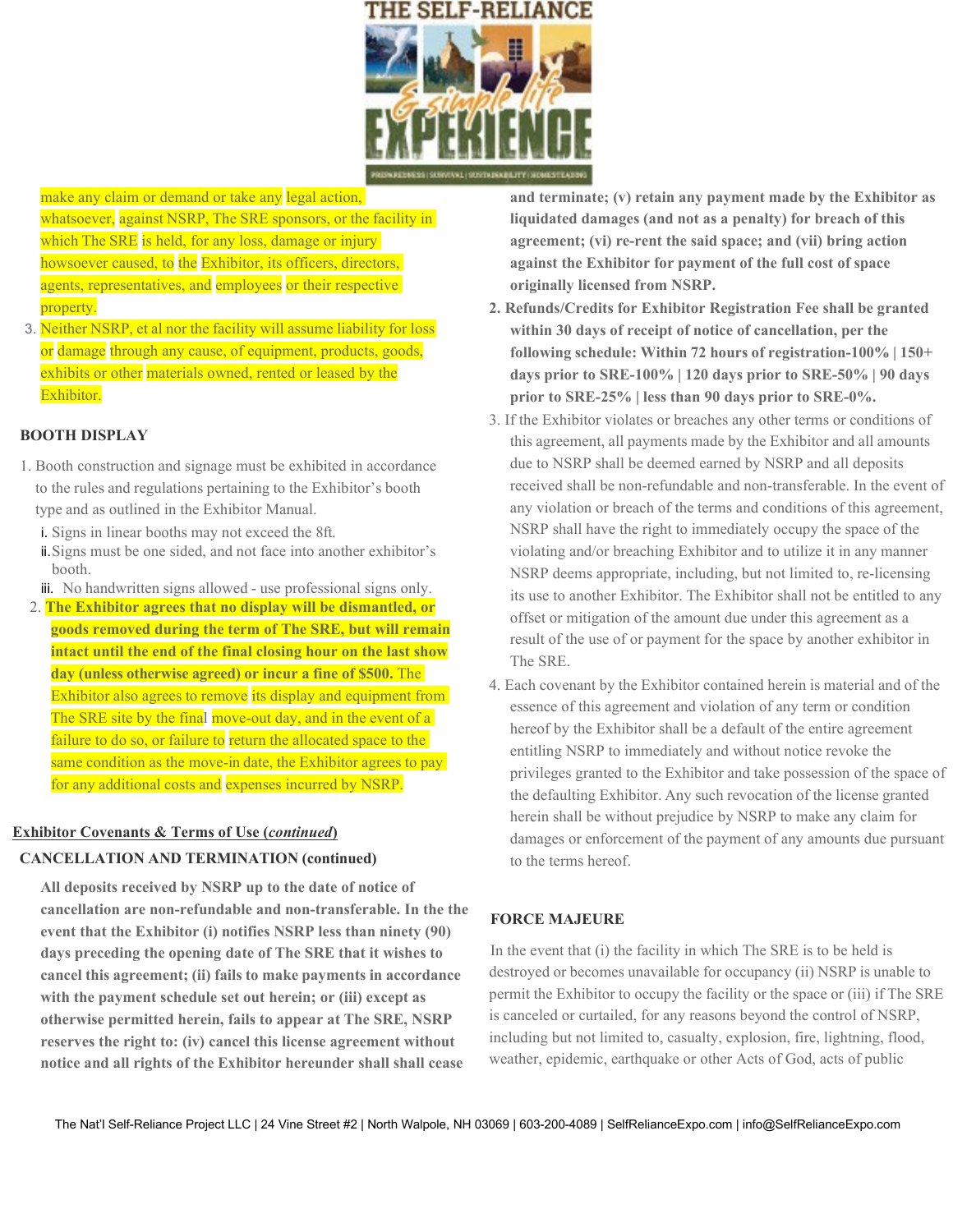

enemies, riots, or civil disturbances, strike, lockout or boycott, NSRP will not be responsible for any loss of business, loss of profits, consequential or special damages or expenses of whatsoever nature that the Exhibitor may suffer.

# **CANCELLATION AND TERMINATION**

1. The Exhibitor shall have the right to cancel this agreement by notice in writing to be delivered to NSRP no later than ninety (90) days preceding the opening date of The SRE. No Refunds will be given within ninety (90) days of the event.

### **DISCLAIMER OF LIABILITY**

NSRP DISCLAIMS ANY AND ALL WARRANTIES WHETHER EXPRESSED OR IMPLIED, INCLUDING, BUT NOT LIMITED TO, ANY IMPLIED WARRANTIES OF MERCHANTABILITY OR FITNESS FOR A PARTICULAR PURPOSE OR

NON-INFRINGEMENT. NSRP MAKES NO REPRESENTATION OR WARRANTIES, EXPRESS OR IMPLIED, CONCERNING THE NUMBER OF PEOPLE OR EXHIBITORS WHO WILL ATTEND AN SRE EXPO OR ANY OTHER ACTIVITIES OR FUNCTIONS OR ANY OTHER MATTERS. IN NO EVENT SHALL NSRP BE LIABLE FOR ANY INCIDENTAL, INDIRECT, SPECIAL, PUNITIVE OR CONSEQUENTIAL DAMAGES OF ANY KIND, INCLUDING, BUT NOT LIMITED TO, LOST REVENUE OR PROFITS REGARDLESS OF THE FORM OF ACTION WHETHER IN CONTRACT, TORT (INCLUDING NEGLIGENCE), OR OTHERWISE, EVEN IF NSRP HAS BEEN ADVISED OF THE POSSIBILITY OF SUCH DAMAGES. IN NO EVENT SHALL THE MAXIMUM LIABILITY OF NSRP EXCEED THE BOOTH FEES PAID.

## **AUDIO & VISUAL RECORDING RIGHTS**

All visual and audio recording rights in SRE are reserved to SRE or its affiliates. Any displayed item within your booth may be recorded by SRE or its affiliates for future use. No recording of booths, other than your own, is permitted at any time. Your booth space, exhibit and personnel may be recorded by The SRE or its affiliates before, during or after the open hours of the expo for

any The SRE or its affiliates use.

#### **LISTINGS & PROMOTIONAL MATERIALS**

By exhibiting at The SRE, You grant to The SRE or its affiliates a fully paid, perpetual non-exclusive license to use, display and reproduce your name, trade names and product names in any directory (print, electronic or other media) listing your company at The SRE and to use such name in SRE or its affiliates promotional materials. The SRE shall not be liable for any errors in any listing or descriptions, or for omitting you from the The SRE program or other lists or materials.

Show management reserves the right to edit and/or delete SRE program submissions. Companies not current with payment will not be included in the The SRE program.

### **MISCELLANEOUS**

Waiver by NSRP of any breach of any term or provision of this agreement by the Exhibitor shall not be deemed a waiver of any subsequent breach of the same or any other provision thereof.

1. No alterations or variations of the terms of this agreement shall be valid unless made in writing and signed by each of the parties hereto. 2. Should an Exhibitor dispute charges with their credit card company without first contacting The SRE to resolve the reason for dispute and such dispute shall be found in The SRE's favor, The SRE shall impose a \$350 fee upon Exhibitor for the harm caused by a reversal of charges and the time and effort required to resolve it. This fee will be charged to the credit card on file, or if unable to process such fee on the credit card, The SRE shall issue an invoice to the Exhibitor for which the balance will be due upon delivery. 4. This agreement shall be governed by and construed in accordance with the laws of the governing jurisdiction in which The SRE is held.

**# # END # #**

The Nat'l Self-Reliance Project LLC | 24 Vine Street #2 | North Walpole, NH 03069 | 603-200-4089 | SelfRelianceExpo.com | info@SelfRelianceExpo.com